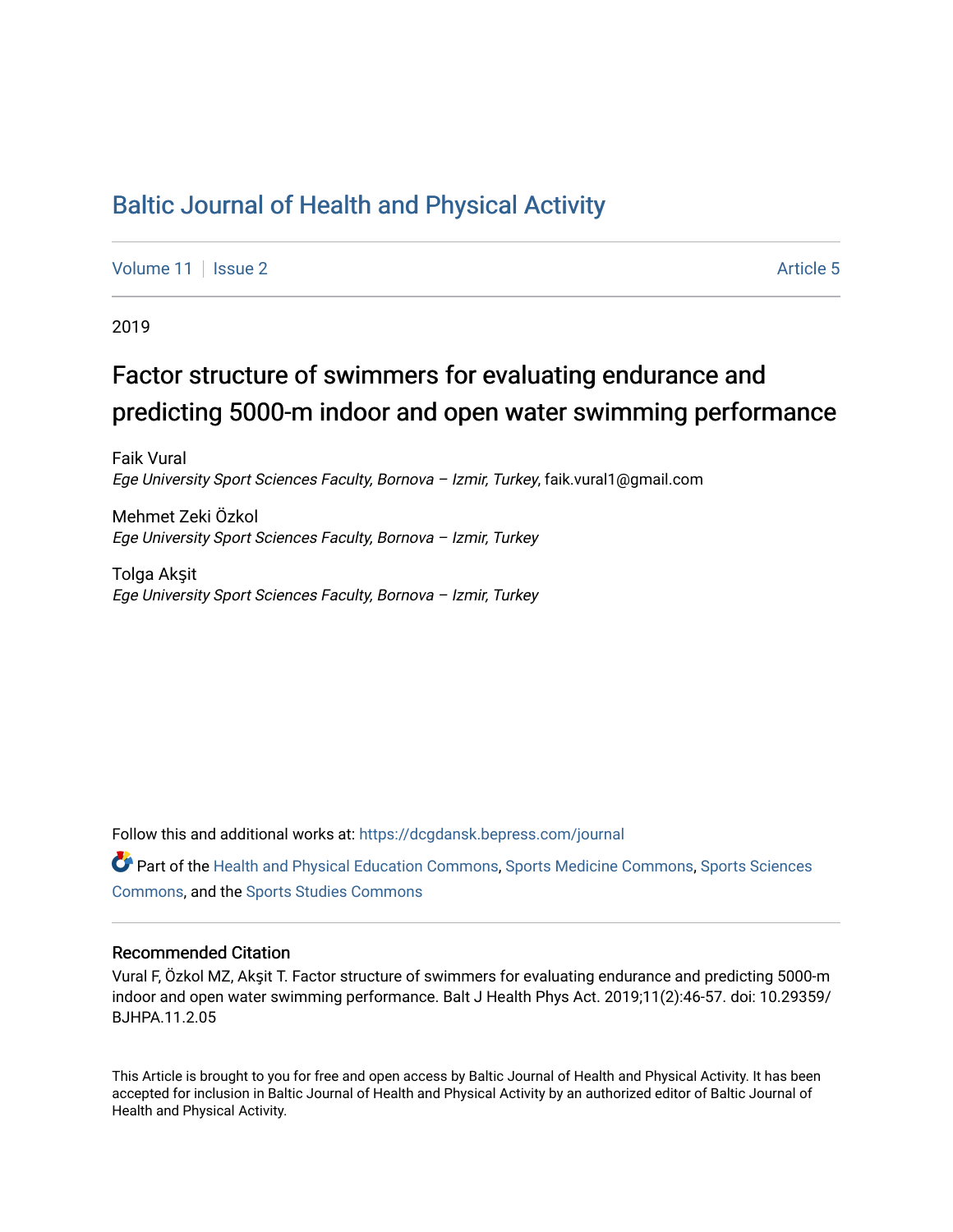# **Factor structure of swimmers for evaluating endurance and predicting 5000-m indoor and open water swimming performance**

**Authors' Contribution: A** Study Design **B** Data Collection **C** Statistical Analysis

**D** Data Interpretation

**E** Manuscript Preparation

**F** Literature Search

**G** Funds Collection

| abstract                     |                                                                                                                                                                                                                                                                                                                                                                                                                                                                                                                                              |
|------------------------------|----------------------------------------------------------------------------------------------------------------------------------------------------------------------------------------------------------------------------------------------------------------------------------------------------------------------------------------------------------------------------------------------------------------------------------------------------------------------------------------------------------------------------------------------|
| <b>Background:</b>           | The purpose of the present study was to describe factor structures to evaluate swimmers' endurance. The<br>second aim was to determine 5000m pool velocity (5000 $_{\rm{vo}}$ ) and 5000m open water swimming velocity<br>$(5000)$ .                                                                                                                                                                                                                                                                                                         |
| <b>Material and methods:</b> | The study sample comprised 14 swimmers who were candidates for the Turkish Open Water National<br>Team (age: 13.78 $\pm$ 1.21 years; height: 168.06 $\pm$ 6.67 m; body mass: 59.06 $\pm$ 7.99 kg). Anaerobic<br>threshold, critical swimming speed, and 5000m swimming tests were measured in a pool setting, and<br>5000m open water swimming test was measured in sea conditions.                                                                                                                                                          |
| <b>Results:</b>              | Results of the factor analysis show that the effect of 4 cardiorespiratory endurance factors, classified<br>as velocity and heart rate (HR), HR and lactate, exercise HR and exercise lactate, were explained at<br>89.16% in relation to 5000m open water swimming performance, and the first factor had the greatest<br>factor weight and formed 48% of the total variance. Regression coefficients for 5000 $_{\nu_{\rm no}}$ and 5000 $_{\nu_{\rm on}}$ were<br>found to be $R^2 = 0.94$ and $R^2 = 0.79$ , respectively ( $p < 0.05$ ). |
| <b>Conclusions:</b>          | These findings suggest the equations of prediction specified in the present study may provide trainers<br>with more appropriate tools to evaluate performance in juvenile swimmers.                                                                                                                                                                                                                                                                                                                                                          |
| Key words:                   | regression analysis, long distance swimming, anaerobic threshold, critical swimming speed.                                                                                                                                                                                                                                                                                                                                                                                                                                                   |
| article details              |                                                                                                                                                                                                                                                                                                                                                                                                                                                                                                                                              |
|                              | Article statistics: Word count: 3,668; Tables: 5; Figures: 2; References: 39<br>Received: February 2019; Accepted: May 2019; Published: June 2019                                                                                                                                                                                                                                                                                                                                                                                            |
|                              | Full-text PDF: http://www.balticsportscience.com                                                                                                                                                                                                                                                                                                                                                                                                                                                                                             |
| Copyright                    | © Gdansk University of Physical Education and Sport, Poland                                                                                                                                                                                                                                                                                                                                                                                                                                                                                  |
| Indexation:                  | Celdes, Clarivate Analytics Emerging Sources Citation Index (ESCI), CNKI Scholar (China National Knowledge<br>Infractructural CNDIEC De Cruytor IPD (International Pibliography of Poviews of Cabolarly Literature in                                                                                                                                                                                                                                                                                                                        |

**Faik Vural ABDEF, Mehmet Zeki Özkol ABC, Tolga Akşit EF**

Ege University Sport Sciences Faculty, Bornova-İzmir, Turkey

Infrastructure), CNPIEC, De Gruyter - IBR (International Bibliography of Reviews of Scholarly Literature in the Humanities and Social Sciences), De Gruyter - IBZ (International Bibliography of Periodical Literature in the Humanities and Social Sciences), DOAJ, EBSCO - Central & Eastern European Academic Source, EBSCO - SPORTDiscus, EBSCO Discovery Service, Google Scholar, Index Copernicus, J-Gate, Naviga (Softweco, Primo Central (ExLibris), ProQuest - Family Health, ProQuest - Health & Medical Complete, ProQuest - Illustrata: Health Sciences, ProQuest - Nursing & Allied Health Source, Summon (Serials Solutions/ProQuest, TDOne (TDNet), Ulrich's Periodicals Directory/ulrichsweb, WorldCat (OCLC)

**Funding:** This research received no specific grant from any funding agency in the public, commercial, or not-for-profit sectors. **Conflict of interests:** Authors have declared that no competing interest exists.

**Corresponding author:** Corresponding author: Faik VURAL, Ege University Sport Sciences Faculty, Bornova – Izmir – Türkiye; phone no.: 00 90 232 342 57 14; fax: 00 90 232 339 90 00; e-mail: faik.vural@ege.edu.tr; faik.vural1@gmail.com.

**Open Access License:** This is an open access article distributed under the terms of the Creative Commons Attribution-Non-commercial 4.0 International (http://creativecommons.org/licenses/by-nc/4.0/), which permits use, distribution, and reproduction in any medium, provided the original work is properly cited, the use is non-commercial and is otherwise in compliance with the license.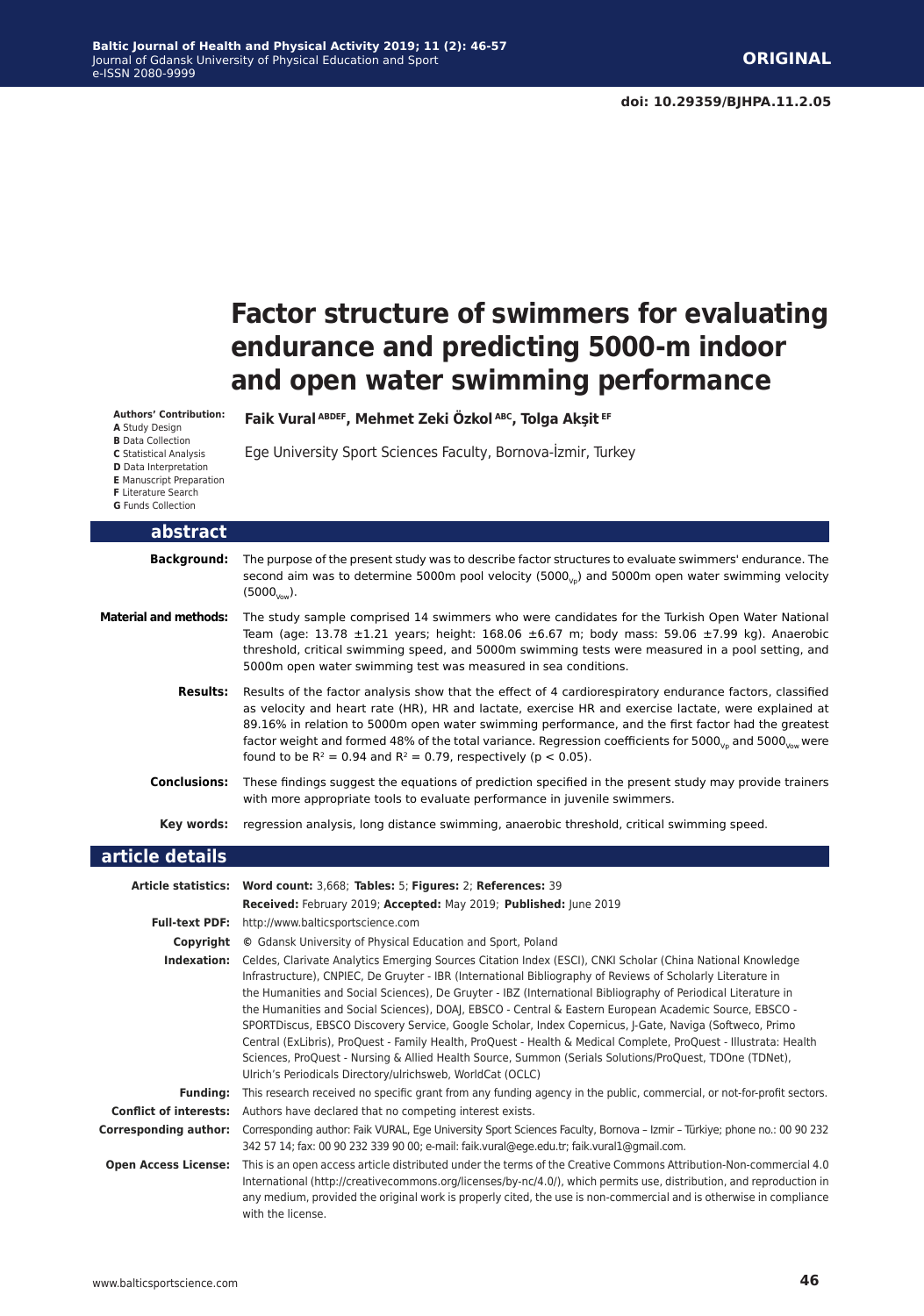## **introduction**

The effectiveness of anthropometric, physiological and sport-specific technical parameters that play a determining role in swimming performance has long been among the frequently studied topics [1, 2]. While these parameters are reviewed in the literature, they are evaluated as dependent or independent variables. When endurance, which is included in the independent variables of physiological parameters affecting swimming performance, is considered as endurance performance in swimming, many independent variables appear to have an effect on this parameter. These include the heart rate, blood lactate levels, swimming speed and the duration of training. Allowing for as much explanation as possible of the correlations between the several variables stated here and simplifying their sizes set the purpose of the factor analysis. In this way, while establishing the structures of the factors through a general factor, it is possible to explain the changes in each variable via special factors [3]. The literature includes numerous studies which explain relationships and changes in swimming performance by using factor analyses. To evaluate the overall pattern of endurance in swimming [4], kinematics in swimming [5], specific motor skills in water polo [6], a statistical method of factor analysis has recently been introduced. However, research to date has not established the actual factor structure of aerobic endurance in swimming.

In addition, in determining swimming performance, which is intensively related to aerobic and anaerobic parameters that are the components of endurance ability [7], data pertaining to these parameters allow for predicting performance at different distances to be a sum and facilitate field practices well. Some researchers claim that the use of maximal oxygen  $(VO_{2max})$  is more effective in determining swimming performance whereas some others believe it is best to use the anaerobic threshold (AnT) level [8, 9].  $VO_{2max}$  values, which yield valuable information in determining endurance fitness levels and cardio respiratory levels, require a highly detailed analysis as they show slight differences during training particularly in athletes with high aerobic capacity [10]. Moreover, since the devices used for these measurements are costly and require a detailed test procedure, they are not considered to be practical. Therefore, as a practical method, AnT values (swimming speed at AnT (AnTv), individual lactate level), which define the highest exercise intensity where sudden blood lactate accumulations are not observed for a long time, are preferred in determining swimming performance. The balance among these mechanisms working in relation with each other in sub-maximal exercise intensity to the maximal one, together with the failure to provide enough oxygen due to the increased exercise load, cause lactic acid production, which restricts the contraction performance of the skeletal muscle [11]. In the practical use of these metabolic responses to exercise in the field of practice, lactate concentrations are used as an important criterion and a prediction method to determine endurance performance [12]. This is due to the fact that when the working rate is expressed in speed or power units, it is stated that the relationship of a working rate at 4mmol of lactate (WRL) with endurance performance is stronger than  $VO_{2<sub>max</sub>}$  [13]. Additionally, studies have shown that WRL, work load, the maximal working level and endurance performance are strongly correlated  $(r \ge 0.85)$  with each other and that endurance performance can be accurately predicted over WRL using linear regression [14, 15].

However, in addition to the difficulties caused by a water environment in lactate measurement, expensive devices and experts in the field are required for measurements. As a result of these limitations, several tests have been put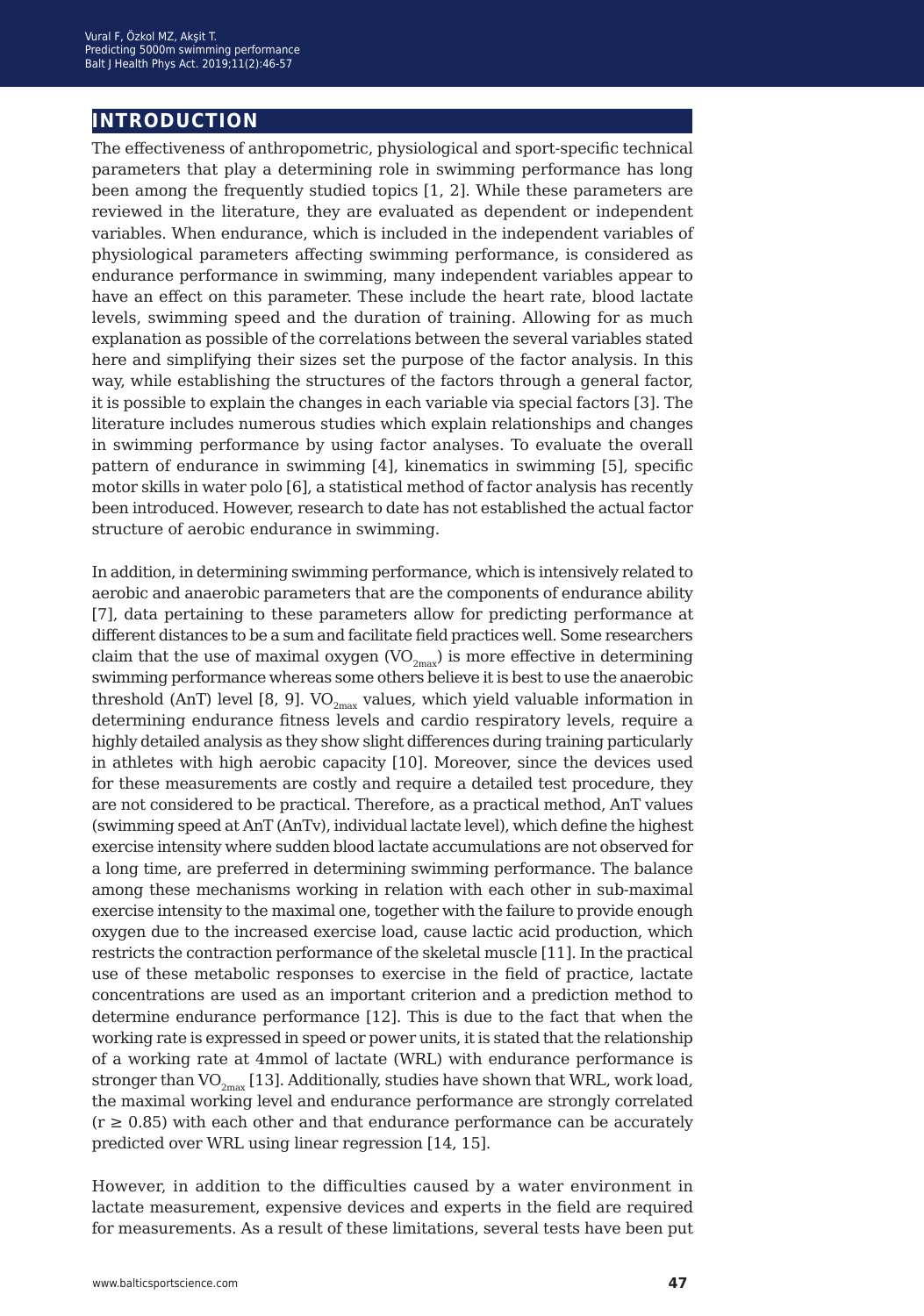#### **Baltic Journal of Health and Physical Activity 2014; 1(1): 1-4 Baltic Journal of Health and Physical Activity 2019; 11 (2): 46-57** Journal of Gdansk University of Physical Education and Sport Journal of Gdansk University of Physical Education and Sport e-ISSN 2080-9999 e-ISSN 2080-9999

into use which are both economical and valid. In this respect, Critical Swimming Speed (CSS), which is addressed as one of the anaerobic measurement parameters for swimmers, has frequently been used by researchers [16, 17] and trainers as well. CSS, defined by Wakayoshi et al. as the maintenance of exercise at the highest intensity without exhaustion for a long time [18], corresponds to the maximum lactate steady state swimming speed. CSS is calculated as the slope of the regression line between the swimming velocity at maximal intensity and the corresponding distance [19]. While there are different opinions on the distances to be used in CSS calculations, it is envisaged that it should be determined using distances of 200 m or more at which exhaustion time is at least 2 min or longer [20, 21]. Furthermore, being a criterion related to evaluating aerobic trainings in physiological and technical aspects, calculation of such competition distances as 200–400 m has been reported to be applicable in reflecting the effect of trainings [22]. Costill et al. [23] state that the stroke technique is a significant parameter for energy levels spent during swimming which affects aerobic performance. Therefore, maintenance of technical parameters such as the stroke rate and the stroke length along swimming distances seems to be important for performance. Similarly, Dekerle et al. [22] suggest that stroke values in 30 min test and speed are also closely related with CSS  $(r > 0.94)$ and that the stroke lengths obtained in CSS speeds could be maintained during this test. With respect to this information, CSS test appears to be a good and practical method for trainers to plan more realistic training sessions during which training intensity and technique are maintained for the improvement of long distances in swimming and to predict the athletes' performance.

The review of the tests carried out on AnT and CSS in swimming shows that these have been associated with distances determined in the pool, but no study has been found on an analysis of these parameters and swimming in an outdoor environment like open water and on the prediction of performance. Hence, the purpose of this study was to describe factor structures of swimmers for evaluating endurance and velocity at 5000 m open water swimming  $(5000_{\text{Vow}})$ in youth long distance swimmers.

## **material and methods**

### **participants**

14 candidate athletes for the Open Water National Team consisting of 9 male and 5 female healthy and trained athletes (age:  $13.78 \pm 1.21$  years; height: 168.06  $\pm 6.67$  cm; body mass:  $59.06 \pm 7.99$  kg; BMI:  $20.83 \pm 1.61$ ; swimming experience:  $5.21 \pm 1.15$  years) participated in the study. Since no difference in gender was found between male and female athletes in the data to be assessed in factor analysis and regression analysis, [*resting heart rate (HR<sub>R</sub>), p = 0.060; AnT<sub>v</sub> p =* 0.589; anaerobic threshold heart rate (AnT<sub>hr</sub>),  $p = 0.988$ ; swimming speed at the *fourth 400 m of anaerobic threshold test (400<sub>VRA</sub>), p = 0.317; heart rate at the fourth 400 m of anaerobic threshold test (400<sub>HRR4</sub>), p = 0.817; lactic acid level at the fourth 400 m of anaerobic threshold test (400<sub>LAR4</sub>), p = 0.060; CSS, p = 0.351;*  $5000_{V_{\text{UV}}}$  p = 0.352; pool 5000 m swimming heart rates (5000HRp), p = 0.322; *pool 5000 m swimming lactate (5000<sub>LAp</sub>), p = 0.147; 5000<sub>Vow</sub>, p = 0.298; open water 5000 m swimming heart beats (5000<sub>HRow</sub>), p = 0.131; open water 5000 m swimming lactate (5000<sub>LAow</sub>), p* = 0.364], participants were not divided by gender and they were evaluated as a single group  $(n = 14)$ . An informative meeting on the procedures to be implemented was held with the participating athletes and their families 1 week prior to the tests. The athletes and families read and signed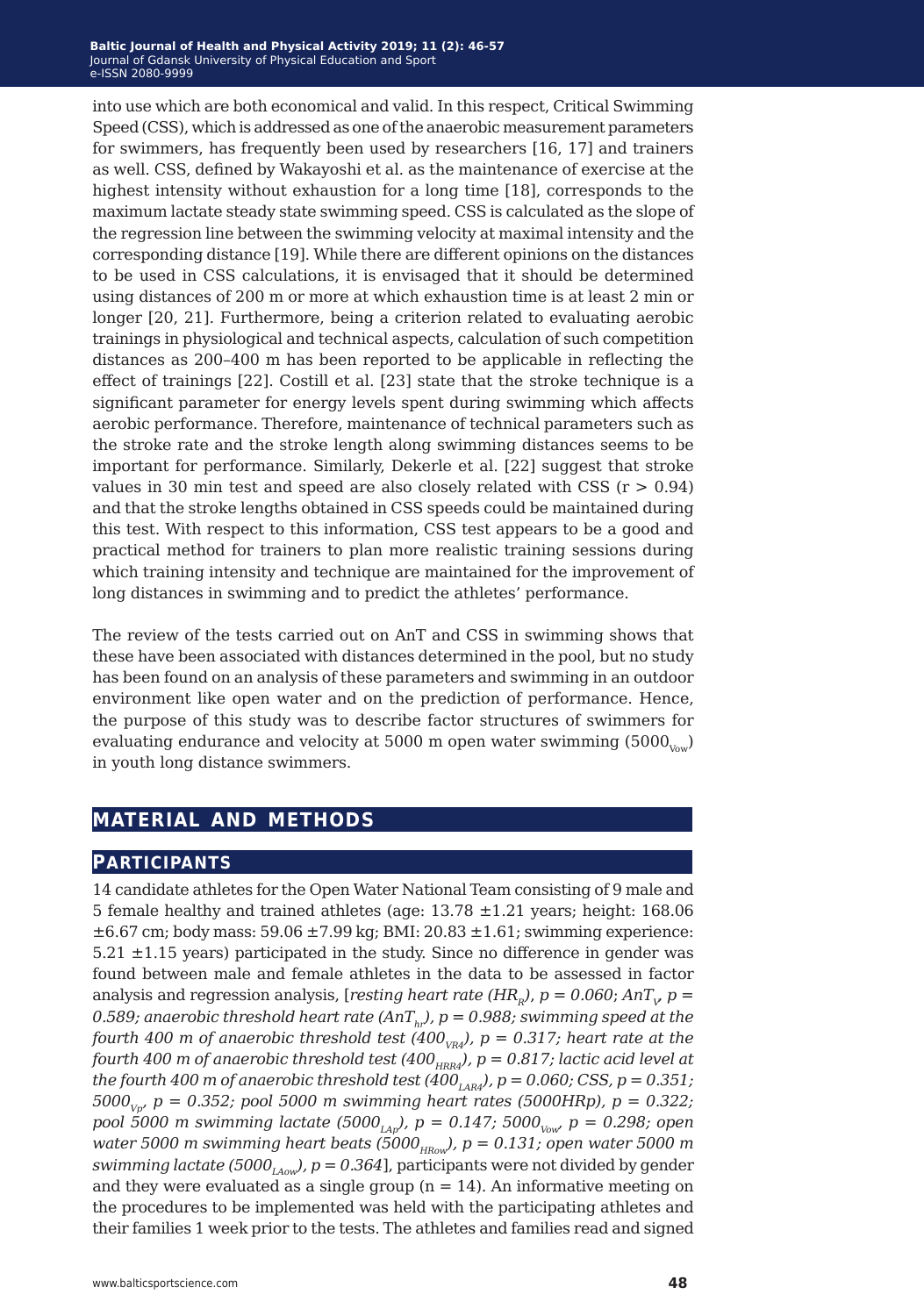voluntary consent forms designed for them separately. The present study was confirmed by the Clinical Research Ethics Committee of the Faculty of Medicine (Approval No: 09-9.1/10).

#### **experimental design**

The tests were carried out with the athletes taken into the training camp 20 days after the competition season and, first, the athletes went through physical examination by taking their medical history for health controls. The athletes were made to finish their breakfast 3 hours before the tests and to be ready at the test venues 1 hour before the tests. The AnT test, CSS test,  $5000 \text{ m pool test}$  ( $5000 \text{ s}$ ) and open water 5000 m (5000<sub>ow</sub>) test were applied as it is shown on the flow chart (Fig. 1) and air, seawater and pool water temperatures were measured as 21°C, 24°C and 27°C at the time of tests, and all tests were carried out in September.



Fig. 1. Study flow chart

### **data collection**

A face to face interview based on the questionnaire was the data collection method. Interviews took place in the morning in the working hours of the health centers.

### **anaerobic threshold test**

The threshold swimming test was conducted at 11:00 a.m. in an Olympic swimming pool. Each participant was given the protocol adapted from Wakayoshi et al.'s study (1992), which included  $4 \times 400$ m intermittent free swimming with 1 minute passive rests between them and intensities individually increasing up to the maximal ones [24]. Load intensities were determined as the percentages of each athlete's time of individual maximal  $400m$  (T $400<sub>(max)</sub>$ ). In accordance with these values, the intensity of the training was increased in each stage as  $T400_{(55\%)}$  $T400_{(75\%)}$ ,  $T400_{(90\%)}$ ,  $T400_{(max)}$  of  $T400_{max}$  respectively. By playing a signal tone at times corresponding to the 50m pace of each athlete's swimming stage, athletes' pace was aligned. Prior to the tests, standardized 600m warm-up protocol was implemented. The athletes' heart rates were telemetrically measured at each stage with Polar S810i (Polar Electro, OY, Finland). In addition, immediately after each stage, blood was collected from fingertips into 2 heparinized capillary hematocrit tubes and then emptied into special protective tubes (anti glycolytic and coagulant containing) (YSI 2315, YSI Corp. Incorp., Ohio, USA), which were refrigerated (-20°C) until analyses. The values obtained from the measurements were used on the lactate performance curve on the metric graph paper as specified by Coen et al. [25], and individual anaerobic threshold values were determined. Heart rates and swimming speeds fixed at 4 mmol·l<sup>-1</sup> lactate concentration were calculated using the mathematical interpolation method [26]. In the present study, swimming speed corresponding to 4 mmol·l<sup>-1</sup> blood LA value was taken as the  $AnT_v$  and heart rate as the  $AnT_{HR}$ .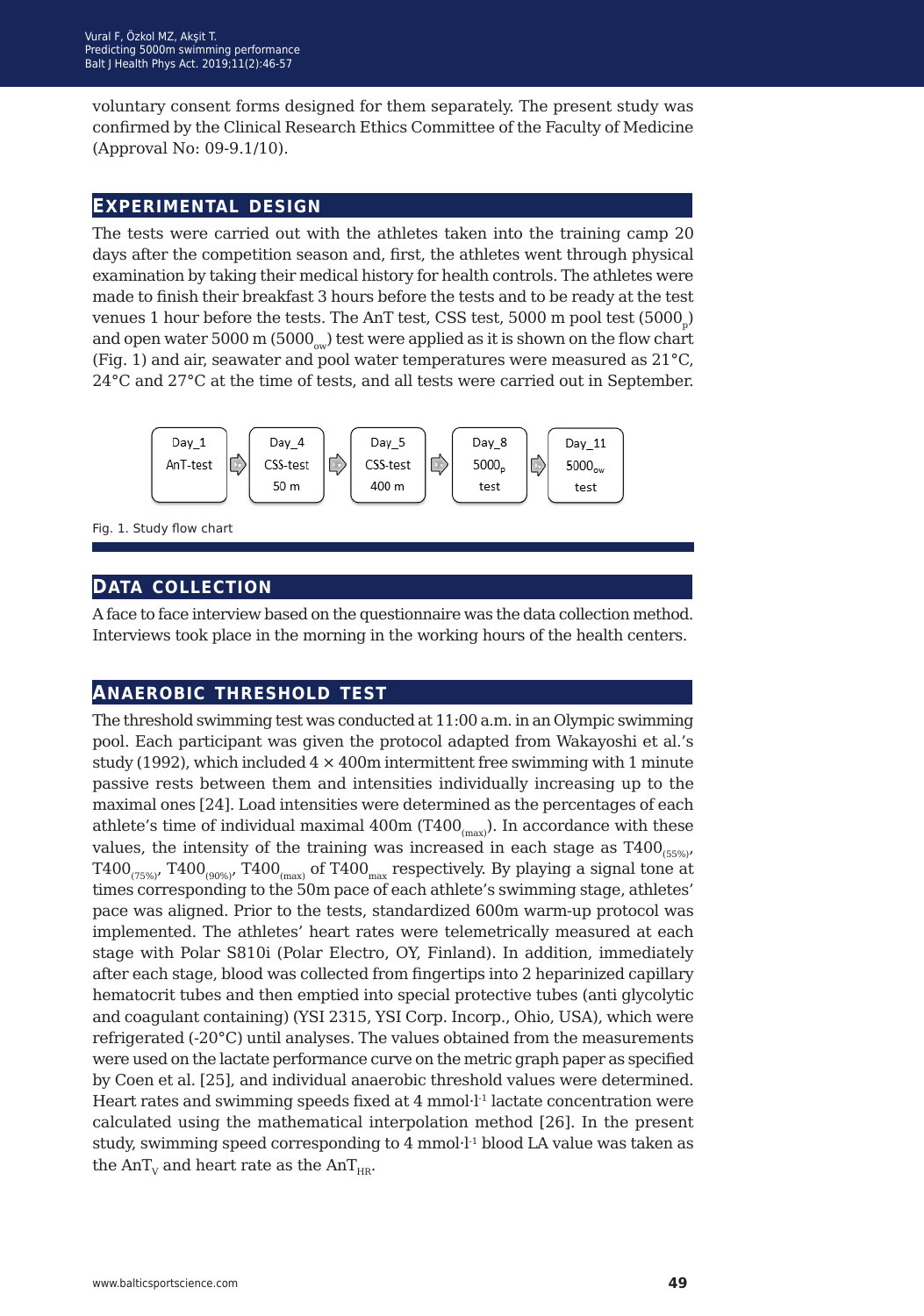#### **critical swimming speed test**

2 days after the anaerobic threshold test, maximal front crawl swimming was performed at 50m on the first day and 400 m on the second one under the same time periods and conditions, and times for 50 m and 400 m were determined. CSS was calculated using the values related to both distances [27].

#### **determination of the pool and open water swimming performances**

5000m swimming tests, one performed in the pool and the other in the open water conditions with two days' interval, were carried out in September at 11.00 o'clock in an Olympic swimming pool and the Aegean Sea (Foça), İzmir/Turkey. During the open water-swimming test, participants were continuously followed and observed by the national team's trainer and doctor. During 5000 m tests, 2-minute breaks were taken at the end of each 1000 m, and the athletes were allowed to intake isotonic liquid (250 ml). Heart rate values and blood lactate measurements were performed by repeating the procedures followed for the anaerobic threshold test.

#### **statistical analysis**

The critical swimming speed, anaerobic threshold speed, 5000 m pool and open water swimming tests measurements were analysed using Statistical Package for the Social Sciences Version 15. Conformity of the data with normal distribution was tested using the Shapiro-Wilk test and the data was also checked with skewness, kurtosis and variation coefficient (CV%) values. Central tendency measurements were expressed as mean and standard deviation. Principal component factor analysis with direct oblimin oblique rotation analysis was done for the factor analysis. For regression analysis, the enter multiple regression model was used to determine 5000 m swimming velocity in pool and open water conditions from seven independent variables. The predictor variables were put in one block;  $\rm{HR}_{_{\rm R} }$  An $\rm{T}_{_{\rm V} }$  An $\rm{T}_{_{\rm HR} }$  CSS, 400 $_{\rm{VRA'}}$ 400<sub>LAR4</sub> and 400<sub>HRR4</sub>. Statistical significance was set at  $p \le 0.05$ .

### **results**

In the factor analysis, the 5000 m swimming test, the anaerobic threshold test, the critical swimming speed test and the resting heart rate were evaluated. The principal components analysis was performed on a total of 13 (as an indicator of cardiorespiratory endurance) variables including 5000 m swimming speed, 5000 m heart rate and 5000 m LA level (pool and open water) within 5000 m swimming test parameters, anaerobic threshold speed, anaerobic threshold heart rate frequency, swimming speed at the 400<sup>th</sup> m of the anaerobic threshold test, heart rate and lactic acid level within anaerobic threshold test parameters, critical swimming speed and the resting heart rate frequency.

To check the sufficiency of the sample, the Kaiser-Mayer-Olkin test (KMO) was conducted, and the measurement level of 0.609 was determined. Bartlett's test for sphericity was found to be statistically significant (Chi-Square 177.633, *p* = .000), and the data were found to be suitable for factorization.

The data were determined to be relevant for factor extraction analysis by performing correlation analysis and checking outlier data. As a result of the Principal Component Analysis (PCA), an  $r \geq 0.30$  level of correlation was found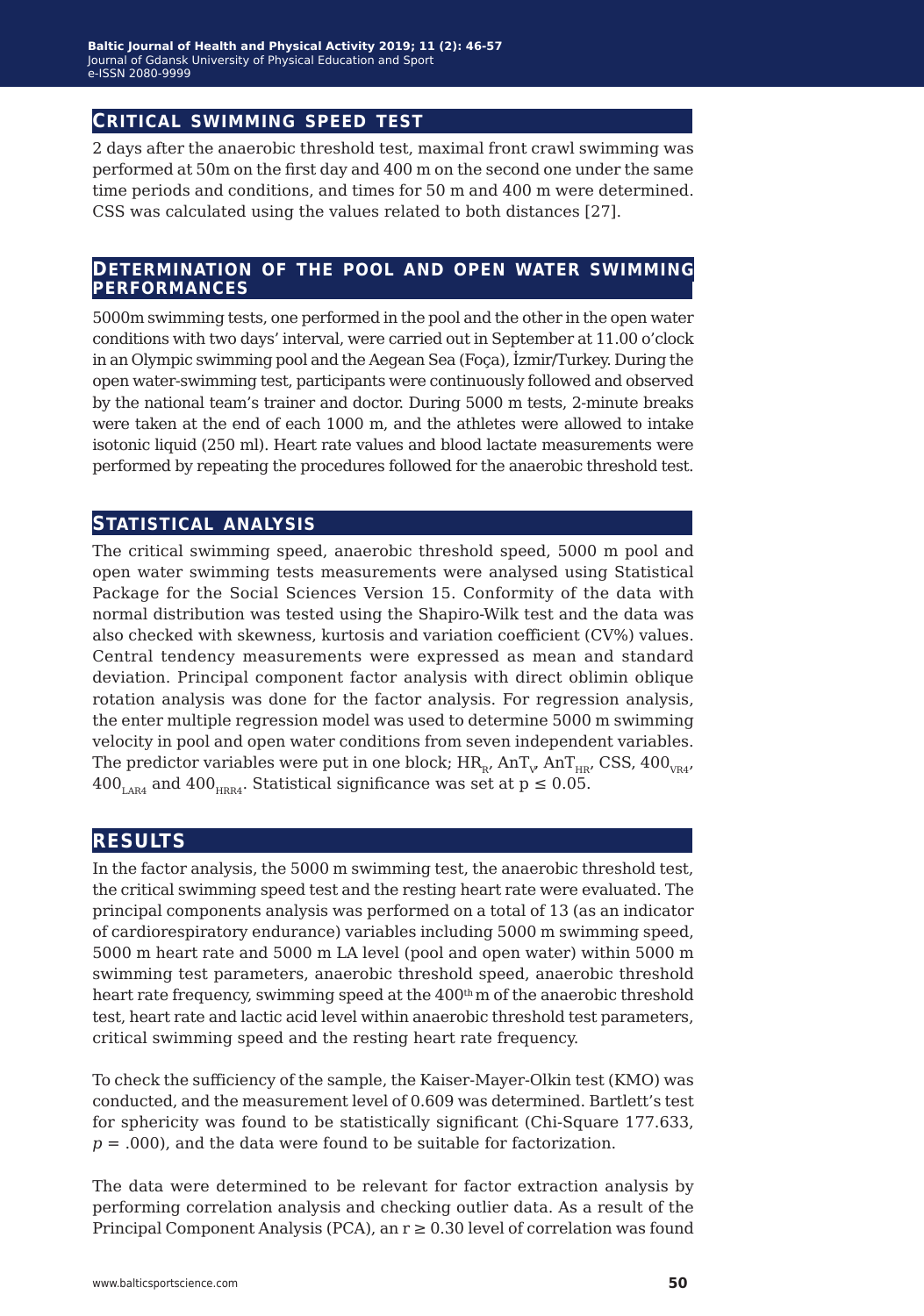in more than one pair of the 13 data in the correlation analysis (Table 2). Among the variables, outlier data were found in the  $AnT<sub>HR</sub>$  variable of only 1 subject.

| Variable (unit)                                    | Mean   | SD    | CV%   | Min    | Max    | $S-W$ | <b>Skewness</b> | Kurtosis |
|----------------------------------------------------|--------|-------|-------|--------|--------|-------|-----------------|----------|
| $HR0$ (bpm)                                        | 74.28  | 6.50  | 8.75  | 62.00  | 80.00  | 0.81  | $-1.04$         | $-0.32$  |
| AnT <sub>v</sub> ( $m·s-1$ )                       | 1.23   | 0.08  | 6.50  | 1.09   | 1.36   | 0.95  | $-0.04$         | $-0.88$  |
| An $T_{HR}$ (bpm)                                  | 169.64 | 6.77  | 3.99  | 158.00 | 181.00 | 0.94  | $-0.27$         | $-0.16$  |
| $400_{VRA}$ (m·s <sup>-1</sup> )                   | 1.28   | 0.08  | 6.25  | 1.12   | 1.43   | 0.96  | $-0.37$         | $-0.49$  |
| $400_{HRRA}$ (bpm)                                 | 189.35 | 8.05  | 4.25  | 180.00 | 203.00 | 0.90  | 0.20            | $-1.40$  |
| 400 <sub>1 AR4</sub> (mM)                          | 8.65   | 2.17  | 25.08 | 5.05   | 12.36  | 0.97  | 0.05            | $-0.76$  |
| $CSS(m·s-1)$                                       | 1.33   | 0.08  | 6.01  | 1.19   | 1.50   | 0.98  | 0.01            | 0.14     |
| 5000 <sub>v<sub>n</sub></sub> (m·s <sup>-1</sup> ) | 1.15   | 0.09  | 7.82  | 1.00   | 1.34   | 0.97  | 0.10            | $-0.51$  |
| $5000_{HRD}$ (bpm)                                 | 163.65 | 7.34  | 4.48  | 149.40 | 172.00 | 0.90  | $-0.65$         | $-0.26$  |
| 5000 <sub>140</sub> (mM)                           | 2.53   | 0.95  | 37.54 | 1.34   | 4.14   | 0.92  | 0.39            | $-0.95$  |
| 5000 <sub>Vow</sub> (m·s <sup>-1</sup> )           | 0.99   | 0.06  | 6.06  | 0.84   | 1.06   | 0.81  | $-1.55$         | 2.13     |
| $5000_{HRow}$ (bpm)                                | 166.08 | 11.55 | 6.95  | 150.00 | 187.00 | 0.95  | 0.20            | $-0.72$  |
| 5000 $_{\text{L}}$ (mM)                            | 2.95   | 1.05  | 35.59 | 1.56   | 4.86   | 0.93  | 0.26            | $-1.20$  |

Table 1. Descriptive statistics of the variables

**S-W:** Shapiro-Wilk test,  $HR_k$ : resting heart rate,  $AnT_{\nu}$ : anaerobic threshold velocity,  $AnT_{\text{HR}}$ : anaerobic threshold heart rate,  $400_{\text{vR4}}$ : swimming velocity of the fourth 400 m of the anaerobic threshold testing,  $400_{\text{HRR4}}$ : heart rate of 400 m of the fourth anaerobic threshold testing,  $400<sub>LAR4</sub>$ : lactic acid level of the fourth 400 m of the anaerobic threshold testing, **CSS:** critical swimming speed,  $5000_{\text{v}}$ :  $5000_{\text{m}}$  swimming velocity in pool,  $5000_{\text{H}}$ ;  $5000$ m swimming heart rate in pool, 5000LAp: 5000m swimming lactate in pool, 5000Vow: 5000m swimming velocity in open water, 5000<sub>HRow</sub>: 5000m swimming heart rate in open water, **5000<sub>LAow</sub>:** 5000m swimming lactate in open water

#### Table 2. Correlation matrix of all variables

|                             | <b>HRR</b> | $5000_{HRD}$ | $5000_{\rm Vp}$ | $5000_{\text{\tiny{LAp}}}$ | $AnT_{v}$ | $AnT_{HR}$ | <b>CSS</b> | $400_{\scriptscriptstyle \rm HRR4}$ | $400_{\tiny \rm VR4}$ | $400_{\text{\tiny{LAR4}}}$ | $5000_{\rm HRow}$ | $5000_{\tiny \text{Vow}}$ |
|-----------------------------|------------|--------------|-----------------|----------------------------|-----------|------------|------------|-------------------------------------|-----------------------|----------------------------|-------------------|---------------------------|
| HR <sub>R</sub>             |            |              |                 |                            |           |            |            |                                     |                       |                            |                   |                           |
| $5000_{HRD}$                | $-.118$    |              |                 |                            |           |            |            |                                     |                       |                            |                   |                           |
| $5000_{\rm Vp}$             | $-.606$    | .143         |                 |                            |           |            |            |                                     |                       |                            |                   |                           |
| $5000_{\text{Lap}}$         | $-.307$    | .443         | .444            |                            |           |            |            |                                     |                       |                            |                   |                           |
| $AnT_v$                     | $-.584$    | $-.124$      | .843            | .057                       |           |            |            |                                     |                       |                            |                   |                           |
| AnT <sub>HR</sub>           | $-.294$    | $-.336$      | $-0.150$        | $-.642$                    | .183      |            |            |                                     |                       |                            |                   |                           |
| <b>CSS</b>                  | $-685$     | .035         | .971            | .313                       | .887      | $-.030$    |            |                                     |                       |                            |                   |                           |
| $400_{\tt HRR4}$            | $-.006$    | .239         | $-.358$         | $-.331$                    | $-.375$   | .387       | $-.306$    |                                     |                       |                            |                   |                           |
| $400_{VR4}$                 | $-.683$    | $-.078$      | .885            | .095                       | .938      | .128       | .957       | $-.239$                             |                       |                            |                   |                           |
| $400_{\text{\tiny{LAR4}}}$  | $-.059$    | .163         | .229            | .277                       | $-.014$   | $-.333$    | .247       | .211                                | .194                  |                            |                   |                           |
| $5000_{\mbox{\tiny HRow}}$  | .797       | $-.015$      | $-.705$         | $-.064$                    | $-0.800$  | $-.223$    | $-.779$    | .170                                | $-.845$               | $-.104$                    |                   |                           |
| $5000_{\tiny \text{Vow}}$   | $-.453$    | $-.074$      | .833            | .196                       | .866      | $-.103$    | .884       | $-.334$                             | .902                  | .360                       | $-.638$           |                           |
| $5000_{\text{\tiny{LAow}}}$ | $-.239$    | .279         | .520            | .520                       | .205      | $-.573$    | .529       | $-.180$                             | .400                  | .723                       | $-.222$           | .542                      |
|                             |            |              |                 |                            |           |            |            |                                     |                       |                            |                   |                           |

**S-W:** Shapiro-Wilk test,  $\mathbf{HR}_{R}$ : resting heart rate,  $\mathbf{AnT}_{V}$ : anaerobic threshold velocity,  $\mathbf{AnT}_{HR}$ : anaerobic threshold heart rate,  $400_{\text{VRA}}$ : swimming velocity of the fourth 400 m of the anaerobic threshold testing,  $400_{\text{HRRI}}$ : heart rate of 400 m of the fourth anaerobic threshold testing,  $400_{\text{LAR}i}$  lactic acid level of the fourth 400 m of the anaerobic threshold testing, **CSS:** critical swimming speed, **5000<sub>Vs</sub>:** 5000m swimming velocity in pool, **5000<sub>HRp</sub>:** 5000m swimming heart rate in pool, 5000LAp: 5000m swimming lactate in pool, 5000Vow: 5000m swimming velocity in open water, 5000<sub>HRow</sub>: 5000m swimming heart rate in open water, **5000<sub>LAow</sub>:** 5000m swimming lactate in open water

4 factors were found to have Eigen values over 1 in the PCA. The first factor explains 48% of the total variance, the second factor explains 20.90%, the third one 11.38% and the fourth factor explains 8.86% of it. All four factors together explain 89.16% of the total variance. In addition, 4 factors were analysed for the result of visual observation of the scatter plot graph.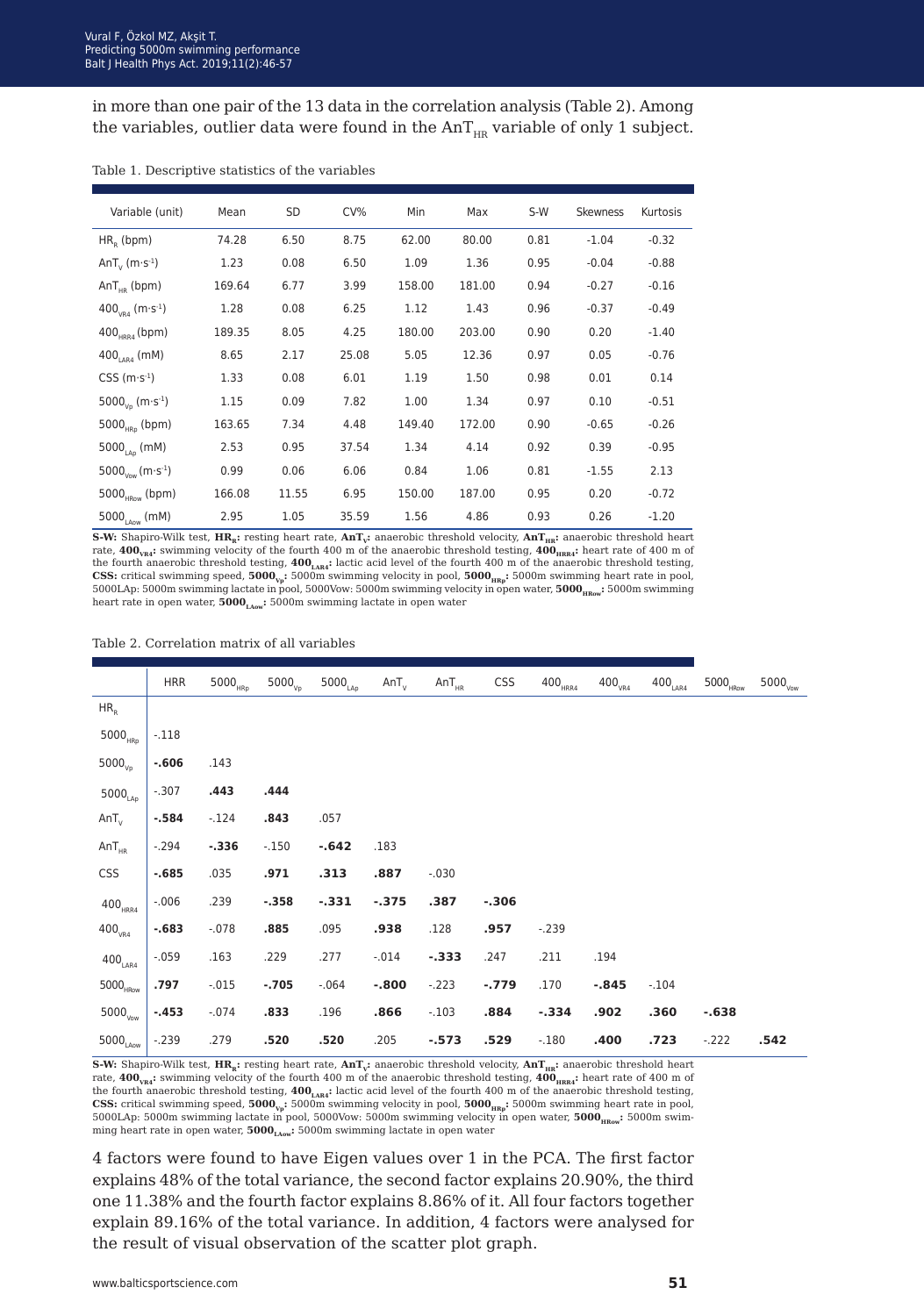The four-component solution explained 89.16% of the total variance. A direct oblimin oblique rotation was employed to aid interpretability. Under the first factor, variables  $400_{VR4}$  (.963), AnT<sub>v</sub> (.940), CSS (.922), 5000<sub>HRow</sub> (-.922), 5000<sub>Vp</sub> (.853), HR<sub>R</sub> (-.832) and 5000<sub>Vow</sub> (.787) have the greatest factor weight and these variables could be called the velocity and HR factor. Under the second factor, variables  $5000<sub>HRp</sub>$  (.871) and  $5000<sub>tan</sub>$  (.723) have the greatest factor weight, and they can be called the HR and lactate factor. In the third factor, the variables having the greatest factor weight are  $400<sub>HRRA</sub>$  (.930) and AnT<sub>HR</sub> (.628), which can be called the exercise HR factor. Under the fourth factor, on the other hand,  $400_{\text{\tiny{LAR4}}}$  (.974) and  $5000_{\text{\tiny{LAOW}}}$  (.769) are the variables with the greatest factor weight, and they could be called the exercise lactate factor. Component loadings and communalities of the direct oblimin rotation are presented in Table 3.

|                                    | <b>Rotated Component Coefficients</b> |                |                |                |               |  |  |  |
|------------------------------------|---------------------------------------|----------------|----------------|----------------|---------------|--|--|--|
|                                    | C1                                    | C <sub>2</sub> | C <sub>3</sub> | C <sub>4</sub> | Communalities |  |  |  |
| $400_{VR4}$                        | .963                                  | $-.139$        | $-.153$        | .128           | .818          |  |  |  |
| $AnT_{v}$                          | .940                                  | $-.176$        | $-.147$        | $-.903$        | .783          |  |  |  |
| <b>CSS</b>                         | .922                                  | .302           | $-.114$        | .164           | .922          |  |  |  |
| $5000_{\mbox{\tiny HRp}}$          | $-.922$                               | $-.434$        | $-.140$        | .890           | .843          |  |  |  |
| $5000_{\nu D}$                     | .853                                  | .157           | $-.221$        | .124           | .941          |  |  |  |
| HR <sub>R</sub>                    | $-.832$                               | $-.339$        | $-.270$        | .181           | .894          |  |  |  |
| $5000_{\text{Vow}}$                | .787                                  | $-.212$        | $-.176$        | .363           | .968          |  |  |  |
| $5000_{\mbox{\tiny HRow}}$         | $-.024$                               | .871           | .180           | .298           | .906          |  |  |  |
| $5000_{\rm LAow}$                  | .102                                  | .723           | $-.436$        | .102           | .979          |  |  |  |
| $400_{\scriptscriptstyle \rm HRA}$ | $-.187$                               | .101           | .930           | .230           | .914          |  |  |  |
| AnT <sub>HR</sub>                  | .304                                  | $-.361$        | .628           | $-.405$        | .832          |  |  |  |
| 400 <sub>LAR4</sub>                | .320                                  | $-.234$        | .252           | .974           | .909          |  |  |  |
| $5000_{\text{\tiny{LAp}}}$         | .233                                  | .190           | $-.152$        | .769           | .882          |  |  |  |

Table 3. Rotated structure matrix for PCA with the direct oblimin rotation method of four components

**S-W:** Shapiro-Wilk test, **HR**<sub>r</sub>: resting heart rate, **AnT**<sub>r</sub>: anaerobic threshold velocity, **AnT**<sub>rr</sub>: anaerobic threshold heart rate,  $400_{\text{vnd}}$ : swimming velocity of the fourth 400 m of the anaerobic threshold testing,  $400_{\text{mrad}}$ : heart rate of 400 m of the fourth anaerobic threshold testing,  $400_{\text{LAR4}}$ : lactic acid level of the fourth 400 m of the anaerobic threshold testing, **CSS:** critical swimming speed,  $5000_{\text{vs.}}$ :  $5000\text{m}$  swimming velocity in pool,  $5000_{\text{vs.}}$ :  $5000\text{m}$  swimming heart rate in pool, 5000LAp: 5000m swimming lactate in pool, 5000Vow: 5000m swimming velocity in open water, **5000<sub>HRow</sub>:** 5000m swimming heart rate in open water, **5000<sub>Laow</sub>:** 5000m swimming lactate in open water. **Note:** major loadings for each item are bolded.

|  | Table 4. Summary of multiple regression analysis for variables predicting velocity of 5000 m |  |  |  |  |  |
|--|----------------------------------------------------------------------------------------------|--|--|--|--|--|
|  | swimming in pool and open water conditions                                                   |  |  |  |  |  |

| Dependent<br>variable      | Independent<br>variable | B          | $SE_{R}$ | B        |
|----------------------------|-------------------------|------------|----------|----------|
|                            | Constant                | $-0.188$   | 0.405    |          |
|                            | HR <sub>R</sub>         | 0.00069    | 0.002    | 0.047    |
| $5000_{\rm Vp}$            | $AnT_{v}$               | 0.01905    | 0.199    | 0.017    |
|                            | AnT <sub>HR</sub>       | $-0.00154$ | 0.001    | $-0.110$ |
|                            | <b>CSS</b>              | 1.148      | 0.239    | $0.986*$ |
|                            | Constant                | 0.0046     | 0.485    |          |
|                            | HR <sub>R</sub>         | 0.00187    | 0.002    | 0.198    |
| $5000_{\tiny{\text{Vow}}}$ | $AnT_v$                 | 0.349      | 0.238    | 0.472    |
|                            | AnT <sub>HR</sub>       | $-0.00103$ | 0.001    | $-0.114$ |
|                            | <b>CSS</b>              | 0.448      | 0.286    | 0.598    |

 $np < .05$ , B: unstandardized regression coefficient, SE<sub>R</sub>: standard error of the coefficient, **β:** standardized coefficient. **5000**<sub>v</sub><sub>n</sub>: 5000m swimming velocity in pool, **5000**<sub>νοw</sub>: 5000m swimming velocity in open water,

HRR: resting heart rate,  $AnT_v$ : anaerobic threshold velocity,  $AnT_{HR}$ : anaerobic threshold heart rate, **CSS:** critical swimming speed, these models correct predicting rate 95.9% on pool and 79.6% on open water conditions.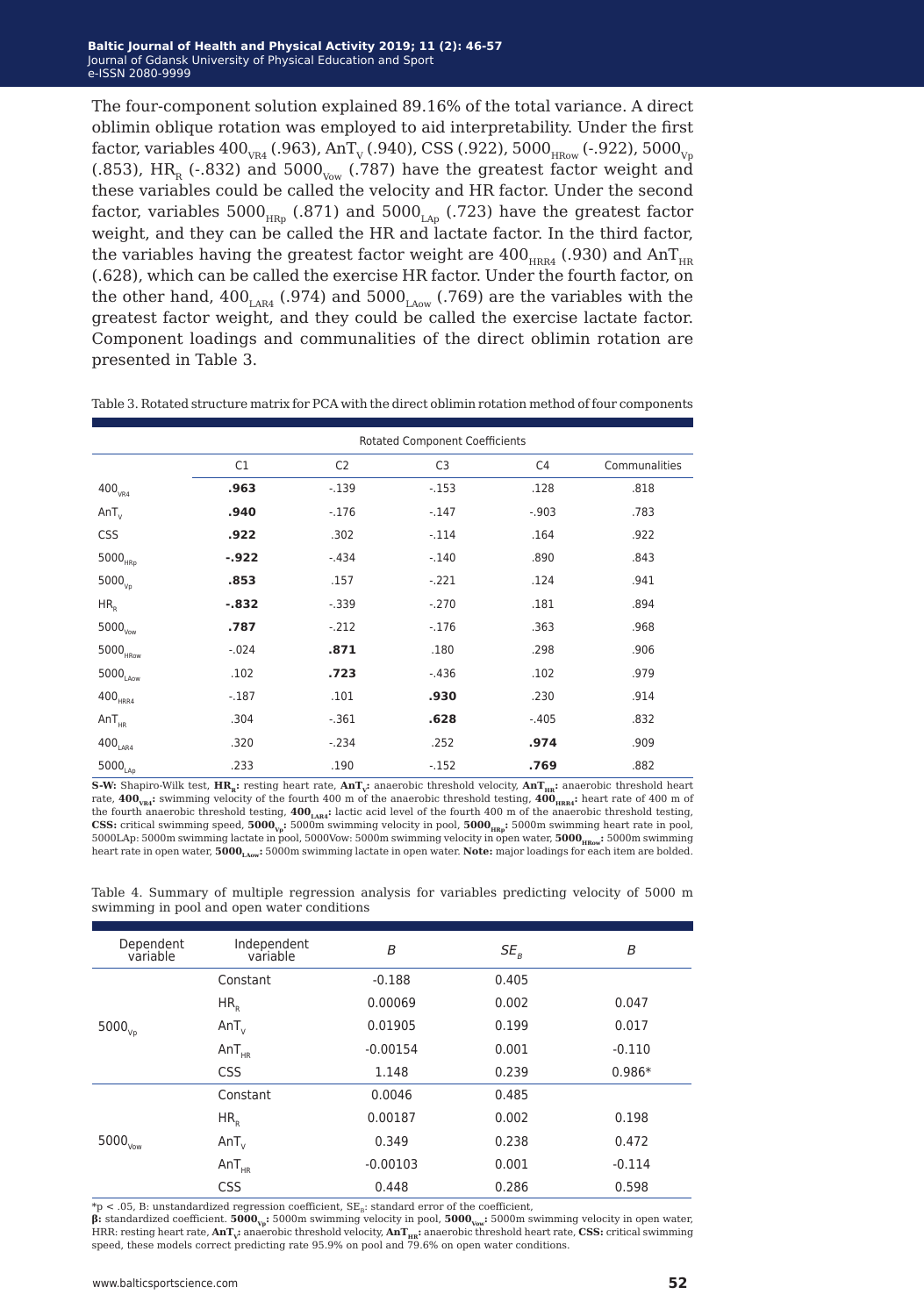The enter multiple regressions was run to predict  $5000<sub>V</sub>$  and  $5000<sub>V</sub>$  from 7 independent factor variables [predictors (one block):  $\rm{HR}_{_R}$ ,  $\rm{AnT}_{_V}$   $\rm{AnT}_{_{HK'}}$ CSS,  $400<sub>VRA</sub>$ ,  $400<sub>LABA</sub>$  and  $400<sub>HRA</sub>$ ). In order to check the linearity between the dependent and independent (predictors) variables, the partial regression plots was examined; the partial regression plots show linearity in  $\rm{HR}_{_{R'}}$  An $\rm{T}_{_{V}}$  An $\rm{T}_{_{HR'}}$ CSS and  $400_{VRA}$  variables with  $5000_{Vp}$ , but non-linearity was found with the  $400_{LABA}$ and  $400<sub>HRR4</sub>$ , and these two predictor variables were excluded from the analysis. Then variable  $400<sub>VRA</sub>$  was excluded from the analysis due to the multicollinearity problem. The test for independence of observations was statistically computed with the Durbin-Watson test. The Durbin-Watson statistics for these analyses was 1.693 for 5000 $_{V_p}$  and 1.136 for 5000 $_{V_0w}$ , while it can be accepted that there was independence of errors (residuals). The homoscedasticity assumption was tested and the residuals equally spread over the predicted values of the dependent variables (5000 $_{\rm Vp}$  and 5000 $_{\rm Vp}$ ). Also, there were no outliers, high leverage points (means 0.285) and there were not any high influential (Cook's distance) points  $(<1)$  in the 14 cases, and the distribution was approximately normal (5000 $<sub>v</sub>$ </sub> and  $5000_{\text{Vow}}$ ) in the P-P and Q-Q Plots.

The results of the enter multiple regression analyses (regression coefficients and standard errors) for  $5000<sub>yn</sub>$  and  $5000$ Vow are presented in Table 4 with four predictor variables (HR<sub>R</sub>, AnT<sub><sub>V</sub>, AnT<sub>HR</sub>, CSS). These variables statistically</sub> significantly predicted  $5000_{\text{Vp}}$ ; F(4, 9) = 52.901, p < .0005, adj.R<sup>2</sup> = 0.94, and  $5000_{\text{Vow}}$ ; F(4, 9) = 13.707, p < .001, adj.R<sup>2</sup> = 0.79.

| Dependent<br>variable      | Independent<br>variable | B          | $SE_R$ | B        |
|----------------------------|-------------------------|------------|--------|----------|
|                            | Constant                | $-0.188$   | 0.405  |          |
|                            | HR <sub>R</sub>         | 0.00069    | 0.002  | 0.047    |
| $5000_{Vp}$                | $AnT_{v}$               | 0.01905    | 0.199  | 0.017    |
|                            | AnT <sub>HR</sub>       | $-0.00154$ | 0.001  | $-0.110$ |
|                            | <b>CSS</b>              | 1.148      | 0.239  | $0.986*$ |
|                            | Constant                | 0.0046     | 0.485  |          |
|                            | HR <sub>R</sub>         | 0.00187    | 0.002  | 0.198    |
| $5000_{\tiny{\text{Vow}}}$ | $AnT_{v}$               | 0.349      | 0.238  | 0.472    |
|                            | AnT <sub>HR</sub>       | $-0.00103$ | 0.001  | $-0.114$ |
|                            | <b>CSS</b>              | 0.448      | 0.286  | 0.598    |

Table 4. Summary of multiple regression analysis for variables predicting velocity of 5000 m swimming in pool and open water conditions

 $*p < .05$ , B: unstandardized regression coefficient,  $SE_{B}$ : standard error of the coefficient,

**β:** standardized coefficient. **5000Vp:** 5000m swimming velocity in pool, **5000Vow:** 5000m swimming velocity in open water, HRR: resting heart rate, **AnT<sub>V</sub>:** anaerobic threshold velocity,  $\text{AnT}_{HR}$ : anaerobic threshold heart rate, **CSS:** critical swimming speed, these models correct predicting rate 95.9% on pool and 79.6% on open water conditions.

The general form of the equations to predict  $5000_{V_p}$  and  $5000_{V_{ow}}$  from  $HR_R$ , AnT $_{\textrm{\tiny{V}}}$  AnT $_{\textrm{\tiny{HR}}}$  and CSS were as follows (from the coefficients, Table 4); linear regression line and confidence and prediction intervals were shown in scatter plot graph (Fig. 2).

The results of the linear regression analyses (regression coefficients and standard errors) for  $5000<sub>V</sub>$  and  $5000<sub>V</sub>$  are provided in Table 5 with the CSS predictor variable. This variable statistically significantly predicted  $5000<sub>Vp</sub>$ ;  $F(1, 12) = 199.706$ , p < .0005, adj.R<sup>2</sup> = 0.94, and 5000<sub>Vow</sub>;  $F(1, 12) = 42.885$ ,  $p < .0005$ , adj. $R^2 = 0.76$ .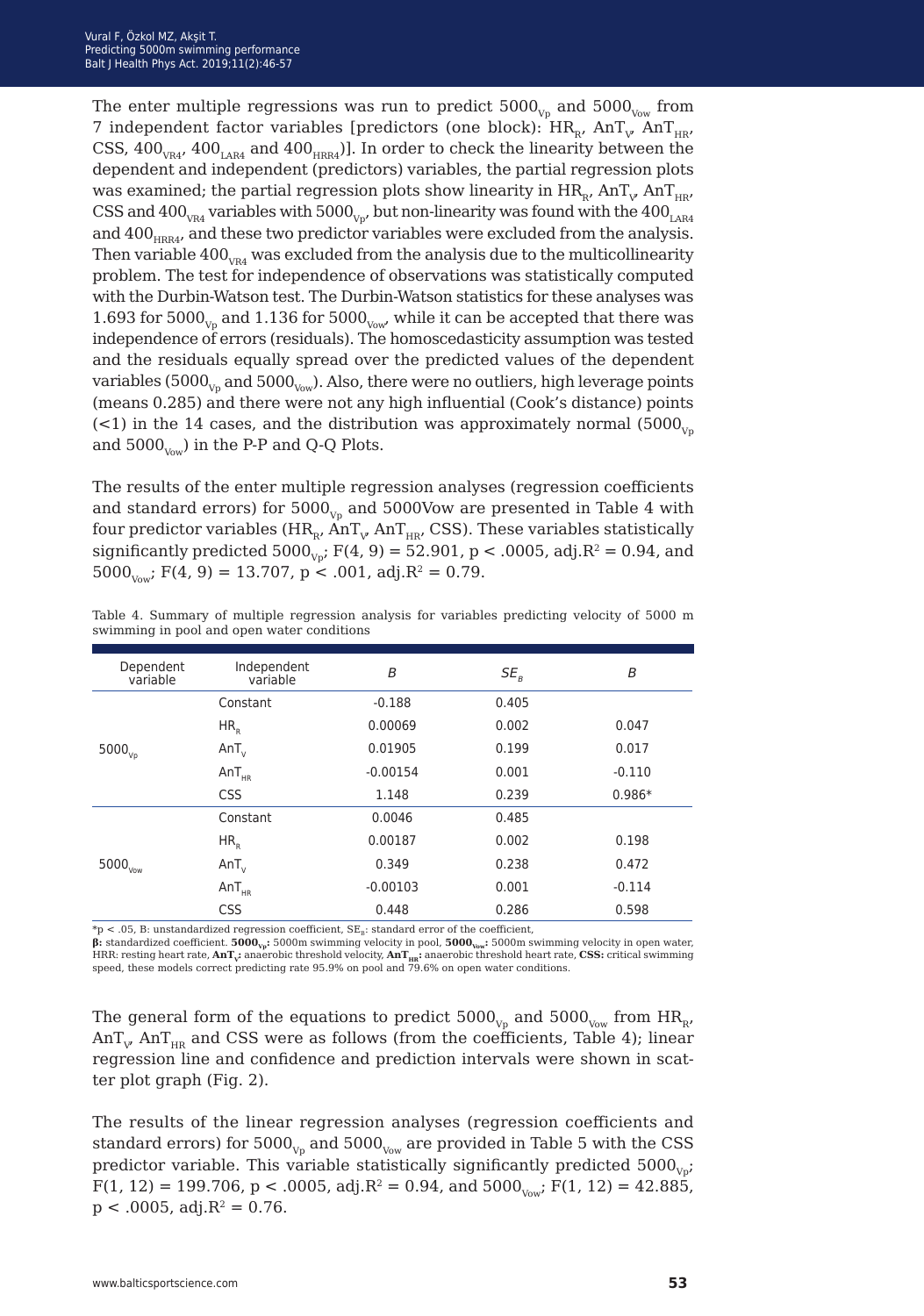

Fig. 2. Scatter plot of the observed and predicted  $5000_{\text{V}}$  (A) and  $5000_{\text{V}}$  (B)

Predicted  $5000_{\text{V}_p} = -0.188 + (0.00069 \text{ x HR}_{\text{R}}) + (0.01905 \text{ x AnT}_{\text{V}}) - (0.00154 \text{ x AnT}_{\text{HP}}) + (1.148 \text{ x CSS})$ Predicted  $5000_{\text{Vow}} = 0.0046 + (0.00187 \text{ x HR}_{\text{R}}) + (0.349 \text{ x AnT}_{\text{V}}) - (0.00103 \text{ x AnT}_{\text{HR}}) + (0.448 \text{ x CSS})$ 

Table 5. Summary of linear regression analysis for variable predicting velocity of 5000m swimming in pool and open water conditions

| Dependent<br>variable | Independent<br>variable | B        | $SE_{\scriptscriptstyle R}$ | В        |
|-----------------------|-------------------------|----------|-----------------------------|----------|
| $5000_{Vp}$           | Constant                | $-0.353$ | 0.107                       |          |
|                       | CSS                     | 1.131    | 0.080                       | $0.971*$ |
| $5000_{\text{Vow}}$   | Constant                | 0.111    | 0.136                       |          |
|                       | <b>CSS</b>              | 0.663    | 0.101                       | $0.884*$ |
|                       |                         | .        |                             |          |

 $*_p$  < .05, B: unstandardized regression coefficient, SE<sub>n</sub>: standard error of the coefficient,

**β:** standardized coefficient. **5000<sub>Vp</sub>:** 5000m swimming velocity in pool, **5000<sub>Vow</sub>:** 5000m swimming velocity in open water, HRR: resting heart rate,  $\text{AnT}_\mathbf{v}$ : anaerobic threshold velocity,  $\text{AnT}_\text{IR}$ : anaerobic threshold heart rate,  $\text{CSS:}$  critical swimming<br>speed, these models correct predicting rate 95.9% on pool and 79.6% on open

The general form of the equations to predict  $5000_{\rm Vp}$  and  $5000_{\rm Vp}$  from CSS was as follows (from the coefficients, Table 5):

> Predicted  $5000_{\text{Vp}} = -0.353 + (1.131 \text{ x CSS})$ Predicted  $5000^{\frac{1}{V_{\text{OW}}}} = 0.111 + (0.663 \text{ x CSS})$

## **discussion**

To our knowledge, the prediction of long distance swimming performance (i.e. 5000m swimming) using physiological variables and CSS in swimmers aged 12–15, has never been performed yet. Moreover, no study can be found in the literature examining and determining the factors that affect long-distance swimming in juvenile swimmers.

The main findings of the present study show that the resting heart rate, the anaerobic threshold velocity, the anaerobic threshold heart rate and the critical swimming speed parameters can be used to predict performances in  $5000<sub>vo</sub>$ and  $5000_{\text{Vow}}$ . In addition, they reveal that  $5000_{\text{Vp}}$  and  $5000_{\text{Vow}}$  performances can be predicted at better levels by using only CSS values as a more practical method to predict results.

The current findings demonstrate a medium to strong correlation between  $HR_{R}$ , AnT $_{\rm v}$  AnT $_{\rm\scriptscriptstyle HR}$ , CSS and 5000-m open water and indoor swimming performances in swimmers aged 12–15, which is in agreement with previous researchers who found a strong relationship between swimming velocity at the anaerobic threshold, the anaerobic heart rate and endurance performance, which are important for the assessment of swimming performance [28, 29] and are better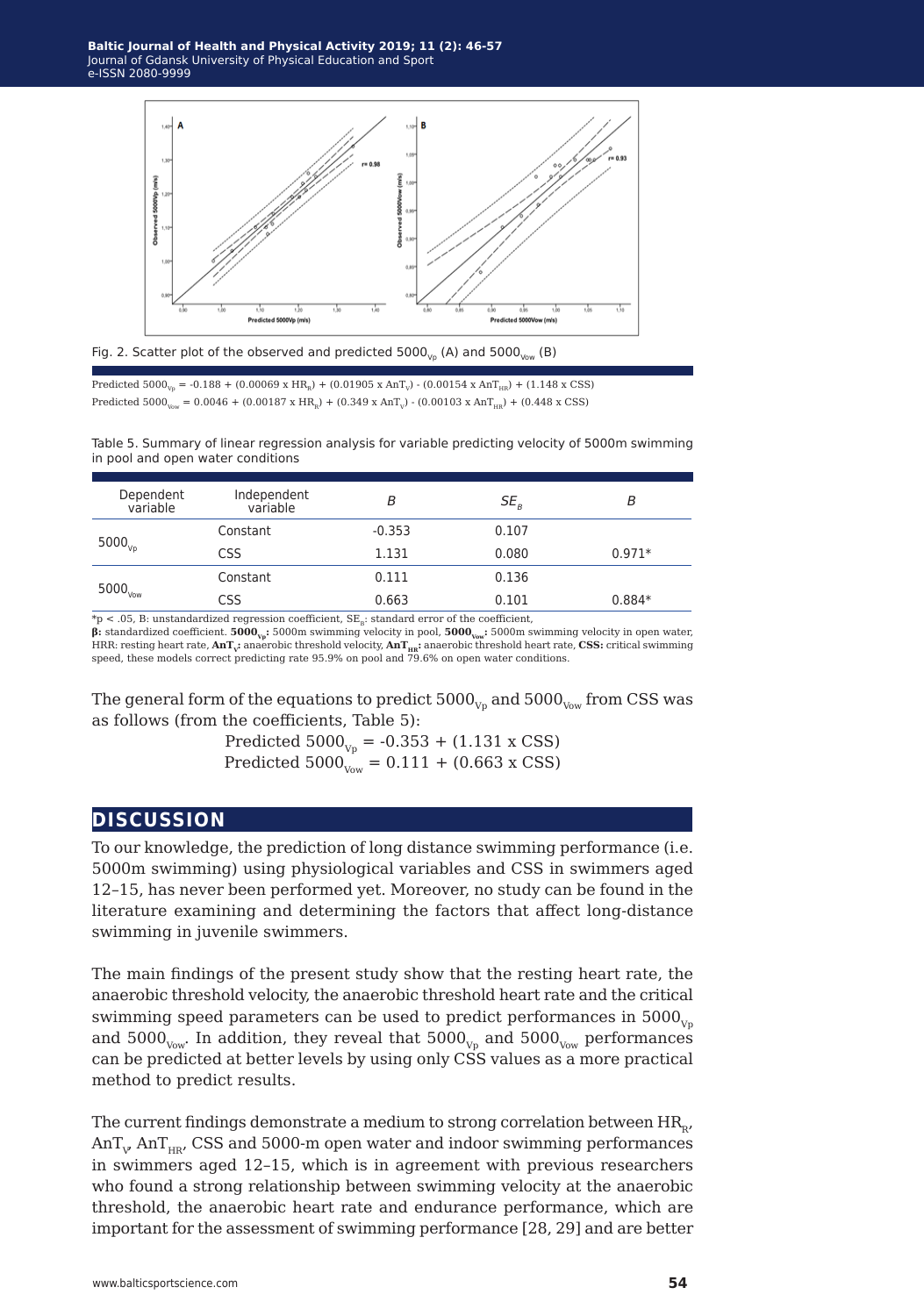predictors of performance in long distance events than  $VO_{2max}$  [28, 30]. However, depending on the competition tactics, tempo increases in the last parts or other periods of the competition cause lactate levels to rise, and the data obtained from these show that the athletes complete the competition at close to the anaerobic threshold levels [31]. Studies show that the lactate threshold variables and swimming speeds that correspond to 4 mmol·L-1 lactate concentration are closely related in explaining the aerobic endurance development in swimming and determining the athletes' future performances [32]. Relationships between speeds corresponding to the lactate threshold and performance can also be found in the studies carried out by Olbrecht et al. [14] with 30-minute swimming performances of swimmers as well as those by Barlow et al. [33] carried out with cyclists and by Tanaka et al. [34] with runners. In this respect, the anaerobic threshold parameters we assessed were similarly found to have medium and strong correlations with 5000m performances (r-values ranging from 0.453 to 0.884). Moreover, the factor analysis carried out to determine the parameters affecting endurance performance in open water swimming supports these studies. At the end of the factor analyses, the effect of 4 cardiorespiratory endurance factors classified as velocity and HR, HR and lactate, exercise HR and exercise lactate was explained at 89.16% in relation with 5000m open water swimming performance.  $400_{\text{vR4}}$  (.963), AnTV (.940), CSS (.922), 5000 $_{\text{HRow}}$  (-.922),  $5000_{v_p}$  (.853), HR<sub>R</sub> (-.832),  $5000_{v_{p}}$  (.787) variables under the first factor had the greatest factor weight and formed 48% of the total variance. Quantitative data indicated that endurance performance was more sensitive to changes in speed variables in swimming. In accordance with the findings obtained from the present study and other studies, variables of speed corresponding to the anaerobic threshold level and the heart rate are the most appropriate and valid parameters to predict endurance performance. Supporting this finding, Faude et al. [10] state in their review that the concept of lactate threshold can be used as the gold standard of predicting endurance performances in future competitions.

Rocker et al. [35] suggest that longer distances in competitions tend be more predictive than variables describing performance in comparison with shorter distances, and fewer parameters are needed in determining the predictive model. In this respect, the use of CSS in performance predictions of different activities [36, 37] and, like in this study, in determining the swimmers' cardiorespiratory fitness levels in an approximately 73-minute swim in 5000m open water will yield valid results. Moreover, the strong correlation of CSS with  $5000_{v_p}$  and  $5000_{v_{ow}}$  obtained in this study and the fact that it is found in the first factor, which affects 5000m endurance performance the most, show that critical velocity can be used as a valid variable in predicting 5000m endurance performance in open water swimmers aged 12–15.

### **conclusions**

According to the findings of this study, equations from  $\rm{HR}_{_R}$ ,  $\rm{AnT}_{_V}$   $\rm{AnT}_{_{HK'}}$   $\rm{CSS}$  $(R^2 = 0.94$  for 5000<sub>Vp</sub>,  $R^2 = 0.79$  for 5000<sub>Vow</sub>) and equations from CSS ( $R^2 = 0.94$ ) for 5000<sub>Vp</sub>,  $R^2 = 0.76$  for 5000<sub>Vow</sub>) can be applied for the prediction of 5000<sub>Vp</sub> and 5000Vow swimming performance in juvenile open water swimmers. Performance differences of 0.4% and 0.8% in Olympic swimmers [38] and less than 1.4% in elite senior swimmers [39] observed between the competitions in which they participate show that swimmers need changes of as little as 0.5% for a chance of a medal and, therefore, all benefits which could be created in performance must be calculated in their finest detail. For this reason, the hypothesis that a combination of variables from different physiological categories would predict better performance variables from the same category was not supported.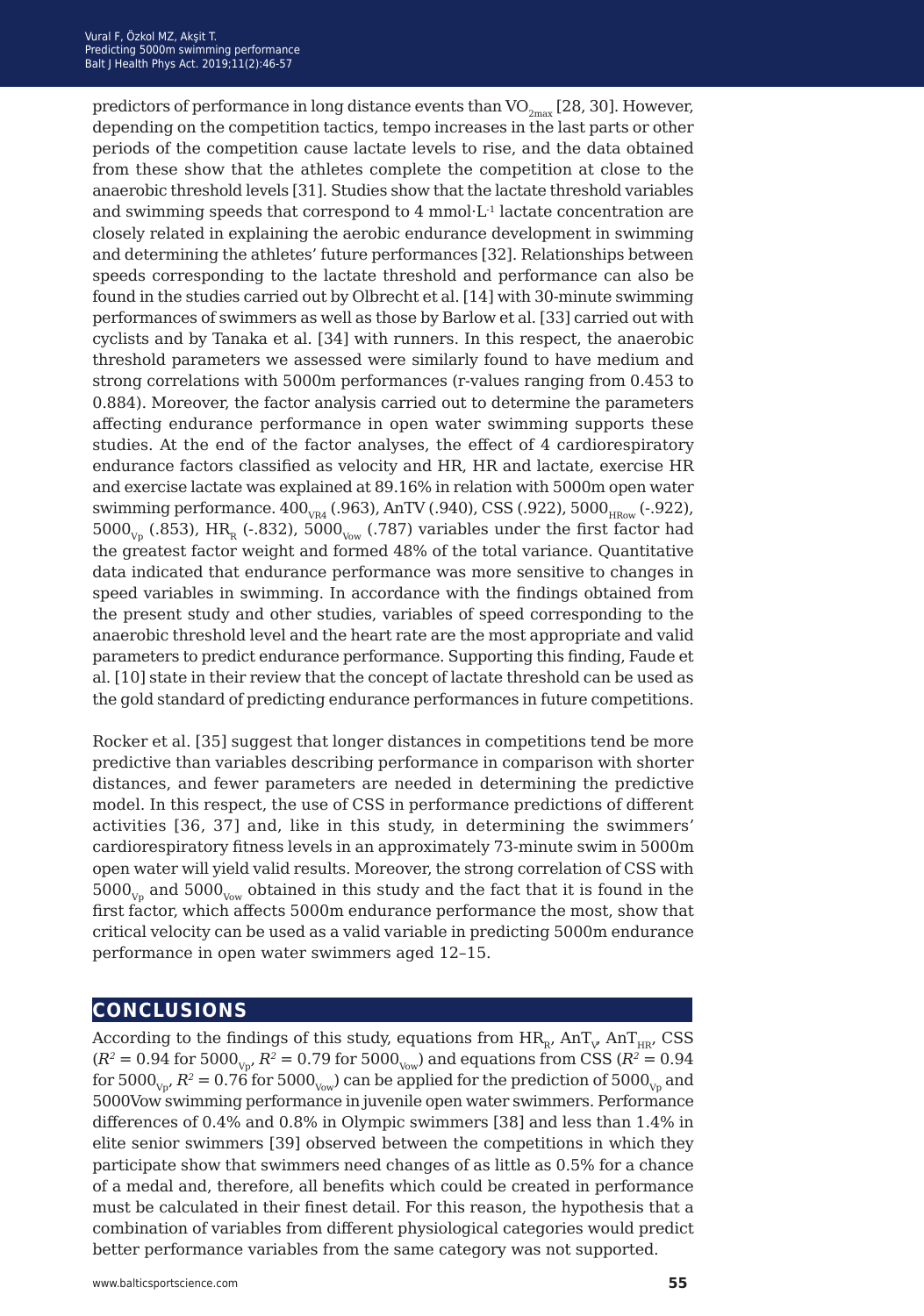## **practical applications**

Methods of prediction specified in the current study may be further strengthened with measurement of technical skill parameters, whilst additional physical and physiological variables may provide a holistically comprehensive approach when identifying juvenile swimmers who possess the potential for success in open water swimming. In addition, the present study may provide trainers with important information about the swimmers' training development and performance with very simple, cheap and practical methods.

### **references**

- [1] Tsekouras YE, Kavouras SA, Campagna A, et al. The anthropometrical and physiological characteristics of elite water polo players. Eur J Appl Physiol 2005;95(1):35-41.<https://doi.org/10.1007/s00421-005-1388-2>
- [2] Hellard P, Dekerle J, Avalos M, Caudal N, Knopp M, Hausswirth C. Kinematic measures and stroke rate variability in elite female 200-m swimmers in the four swimming techniques: Athens 2004 Olympic semi-finalists and French National 2004 Championship semi-finalists. J Sport Sci 2008;26(1):35-46. <https://doi.org/10.1080/02640410701332515>
- [3] Wei M, Jin K. Swimmer selection optimization strategy research based on SPSS factor analysis. J Chem Pharmac Res. 2014;6(3):1059-1068.
- [4] Dopsaj M, Arlov D, Blagojević M. Factorial structure of the 'Endurance indicator model' (EIM) in swimming with first-year Police academy students. Nauka, bezbednost, policija. 1997; 2(1):110-123.
- [5] Blanksby B, Skender S, Elliott B, McElroy K, Landers G. An analysis of the rollover backstroke turn by age-group swimmers. Sports biomechanics / International Society of Biomechanics in Sports 2004;3(1):1-14. <https://doi.org/10.1080/14763140408522826>
- [6] Aleksandrovic M, Radovanovic D, Okicic T, Madic D, Georgiev G. Functional abilities as a predictor of specific motor skills of young water polo players. J Hum Kinet. 2011;29:123-132. [https://doi.](https://doi.org/10.2478/v10078-011-0046-5) [org/10.2478/v10078-011-0046-5](https://doi.org/10.2478/v10078-011-0046-5)
- [7] Laffite LP, Vilas-Boas JP, Demarle A, Silva J, Fernandes R, Billat VL. Changes in physiological and stroke parameters during a maximal 400-m free swimming test in elite swimmers. Can J Appl Physiol. 2004;29:S17-S31. [https://doi.org/10.1139/h2004-055](https://doi.org/10.1139/h2004-055
 )
- [8] Rodriguez F, Mader A. Energy metabolism during 400 and 100-m crawl swimming: Computer simulation based on free swimming measurement. In: Biomechanics and Medicine in Swimming IX. 2003, 373-378.
- [9] Fernandes RJ, Keskinen KL, Colaco P, et al. Time limit at VO2max velocity in elite crawl swimmers. Int J Sport Med. 2008;29(2):145-150.<https://doi.org/10.1055/s-2007-965113>
- [10] Faude O, Kindermann W, Meyer T. Lactate threshold concepts how valid are they? Sport Med. 2009;39(6):469-490. <https://doi.org/10.2165/00007256-200939060-00003>
- [11] Gibson AS, Noakes TD: Evidence for complex system integration and dynamic neural regulation of skeletal muscle recruitment during exercise in humans. Brit J Sport Med. 2004;38(6):797-806. [https://](https://doi.org/10.1136/bjsm.2003.009852) [doi.org/10.1136/bjsm.2003.009852](https://doi.org/10.1136/bjsm.2003.009852)
- [12] Weltman A. The blood lactate response to exercise, vol. 4. Champaign Ill.: Human Kinetics;1995.
- [13] Morgan D, Baldini FD, Martin PE, Kohrt WM. Ten kilometer performance and predicted velocity at VO2max among well-trained male runners. Med Sci Sport Exer. 1989;21(1):78-83. [https://doi.](https://doi.org/10.1249/00005768-198902000-00014) [org/10.1249/00005768-198902000-00014](https://doi.org/10.1249/00005768-198902000-00014)
- [14] Olbrecht J, Madsen O, Mader A, Liesen H, Hollmann W. Relationship between swimming velocity and lactic concentration during continuous and intermittent training exercises. Int J Sports Med. 1985;6(2):74-77.<https://doi.org/10.1055/s-2008-1025816>
- [15] Weltman A, Snead D, Seip R, et al. Prediction of lactate threshold and fixed blood lactate concentrations from 3200-m running performance in male runners. Int J Sport Med. 1987;8(6):401-406. [https://doi.](https://doi.org/10.1055/s-2008-1025694) [org/10.1055/s-2008-1025694](https://doi.org/10.1055/s-2008-1025694)
- [16] Costa AM, Silva AJ, Louro H, et al. Can the curriculum be used to estimate critical velocity in young competitive swimmers? J Sport Sci Med. 2009;8(1):17-23.
- [17] Neiva HP, Fernandes RJ, Vilas-Boas JP. Anaerobic Critical Velocity in Four Swimming Techniques. Int J Sports Med. 2011;32(3):195-198.<https://doi.org/10.1055/s-0030-1268474>
- [18] Wakayoshi K, Yoshida T, Udo M, et al. A Simple Method for Determining Critical Speed as Swimming Fatigue Threshold in Competitive Swimming. Int J Sports Med. 1992;13(5):367-371. [https://](https://doi.org/10.1055/s-2007-1021282) [doi.org/10.1055/s-2007-1021282](https://doi.org/10.1055/s-2007-1021282)
- [19] Wakayoshi K, Yoshida T, Udo M, et al. Does critical swimming velocity represent exercise intensity at maximal lactate steady-state. Eur J Appl Physiol O. 1993;66(1):90-95.<https://doi.org/10.1007/BF00863406>
- [20] Bishop D, Jenkins DG, Howard A. The critical power function is dependent on the duration of the predictive exercise tests chosen. Int J Sport Med. 1998;19(2):125-129.<https://doi.org/10.1055/s-2007-971894>
- [21] [Hughson RL, Orok CJ, Staudt LE. A High-velocity treadmill running test to assess endurance running](https://doi.org/10.1055/s-2007-971894)  [potential. Int J Sport Med. 1984;5\(1\):23-25. https://doi.org/10.1055/s-2008-1025875](https://doi.org/10.1055/s-2007-971894)
- [22] [Dekerle J, Sidney M, Hespel JM, Pelayo P. Validity and reliability of critical speed, critical stroke](https://doi.org/10.1055/s-2007-971894)  [rate, and anaerobic capacity in relation to front crawl swimming performances. Int J Sports Med](https://doi.org/10.1055/s-2007-971894)  [2002;23\(2\):93-98. https://doi.org/10.1055/s-2002-20125](https://doi.org/10.1055/s-2007-971894)